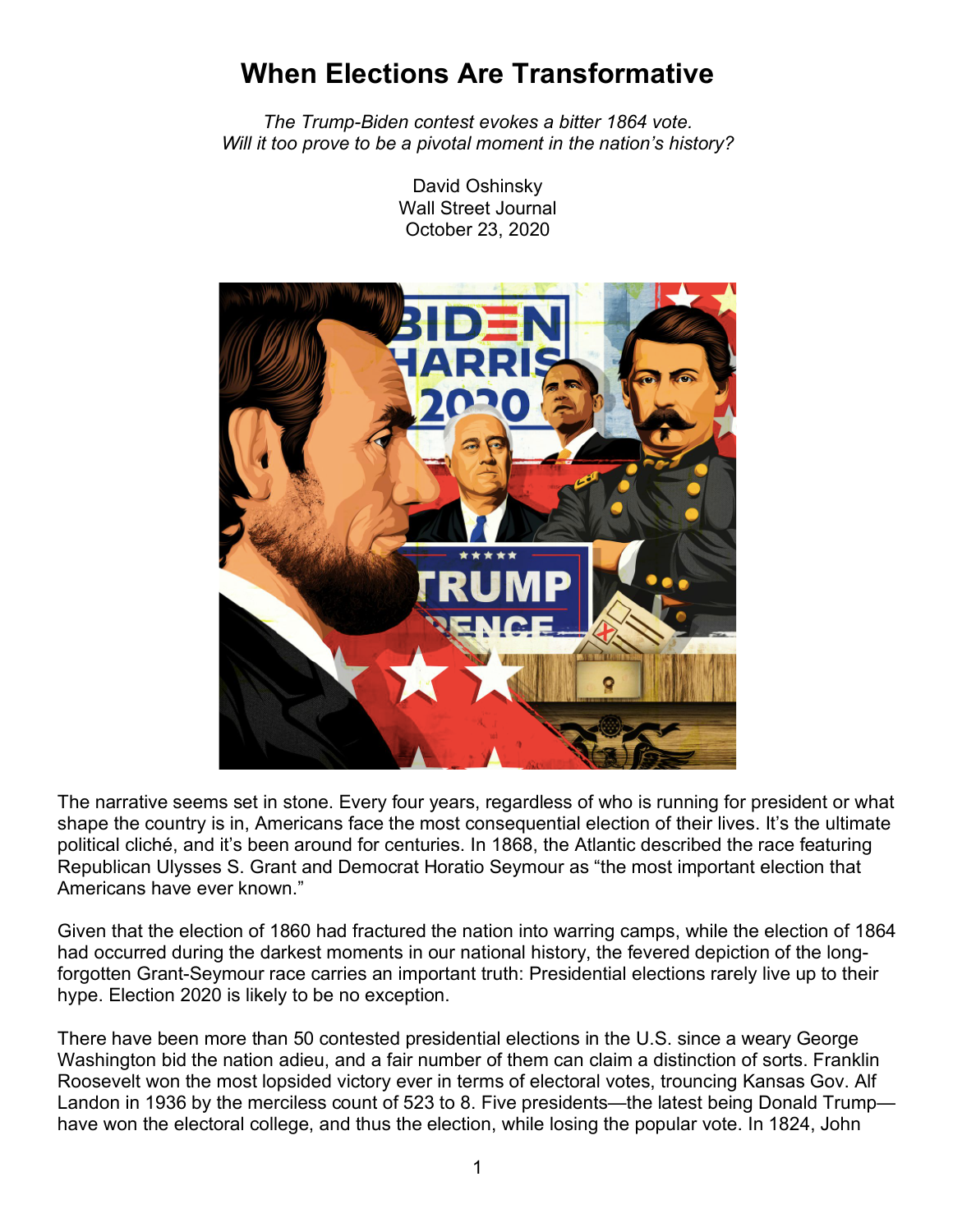Quincy Adams became the first son of a president to win the White House, a feat duplicated by George W. Bush in the controversial election of 2000. The 1928 campaign saw the first Catholic candidate, Al Smith, run for president on a major party ticket, and the 1960 campaign saw the second Catholic candidate, John F. Kennedy, break down that barrier. But another half-century would pass before our presidential campaigns, thanks to Barack Obama and Hillary Clinton, began to seriously reflect the diversity of the country.

Truth be told, however, few of these elections belong in the top tier of such races, and neither, at this point, does the Trump v. Biden contest, despite a gruesome year of pandemic and civil strife. There's a difference between a consequential election and a transformative one. The elevation of the 2020 election to a turning point in our history may well depend on one of two scenarios: President Trump loses, declares the results a farce, refuses to leave office and creates a constitutional crisis more toxic than Bush v. Gore. Or President Trump wins, completes a full realignment of his party and causes dominoes across the political spectrum to fall.

Historians are in general agreement about the handful of truly transformative presidential elections. These include the election of 1800 between Thomas Jefferson and John Adams, two Founding Fathers with very different ideas about the nation's future. What made the race so critical was the ability of these men and their supporters to hold a bitterly contested election within a newly created party system, and to do so in a way that allowed for the peaceful transfer of power. There were no riots, no calls for military intervention, no threats to secede from the Union. "We are all Republicans, we are all Federalists," Jefferson famously said at his inauguration, knowing that the Constitution had passed its first crucial test.

Also dominating these lists is the presidential campaign of Andrew Jackson in 1828, the first to use large rallies and torchlight parades, ushering in an era of mass democracy for white men and a nightmare of forced relocation for Native Americans. A Southerner and a slaveholder, often violent and uncouth, Jackson would use his presidency to defend the Union against those who threatened to divide it, believing, like Jefferson and Lincoln, that secession would be a dagger to the nation's heart.

The other presidential contests most often cited as transformative are those that confronted vital issues in a time of maximum crisis. The "Civil War election" of Abraham Lincoln in 1860 is always included, as is the "New Deal election" of Franklin Roosevelt in 1932. Most lists contain the Kennedy-Nixon campaign of 1960, with JFK's religion and the first televised debates taking center stage. I prefer the lesser known Johnson-Goldwater election of 1964, in which LBJ made civil rights a national issue, the infant war in Vietnam was readily endorsed and Goldwater offered a brand of modern conservatism that Ronald Reagan brought to fruition.

Less often discussed is a presidential campaign with remarkable echoes of the Trump-Biden race. It occurred at the height of the greatest national emergency in our history and centered on issues of race, absentee voting, calls for postponement, a Supreme Court nomination and the peaceful transfer of power. Bitterly divisive, it was less a contest between the two candidates—General George McClellan and President Abraham Lincoln—than a referendum on the behavior and leadership of the incumbent. Though a favorite of distinguished Civil War historians like Eric Foner, James McPherson and Doris Kearns Goodwin, the campaign of 1864 rarely makes the list of top presidential races. It remains a footnote, at best, in the sweeping narrative of American politics.

The race unfolded against the backdrop of mass slaughter. Having won decisive victories at Gettysburg and Vicksburg in the summer of 1863, Union forces found themselves in a brutal war of attrition against an enemy that showed no signs of relenting. Cold Harbor, The Wilderness, Spotsylvania Courthouse—all brought alarming casualties but little good news. Caught in a nasty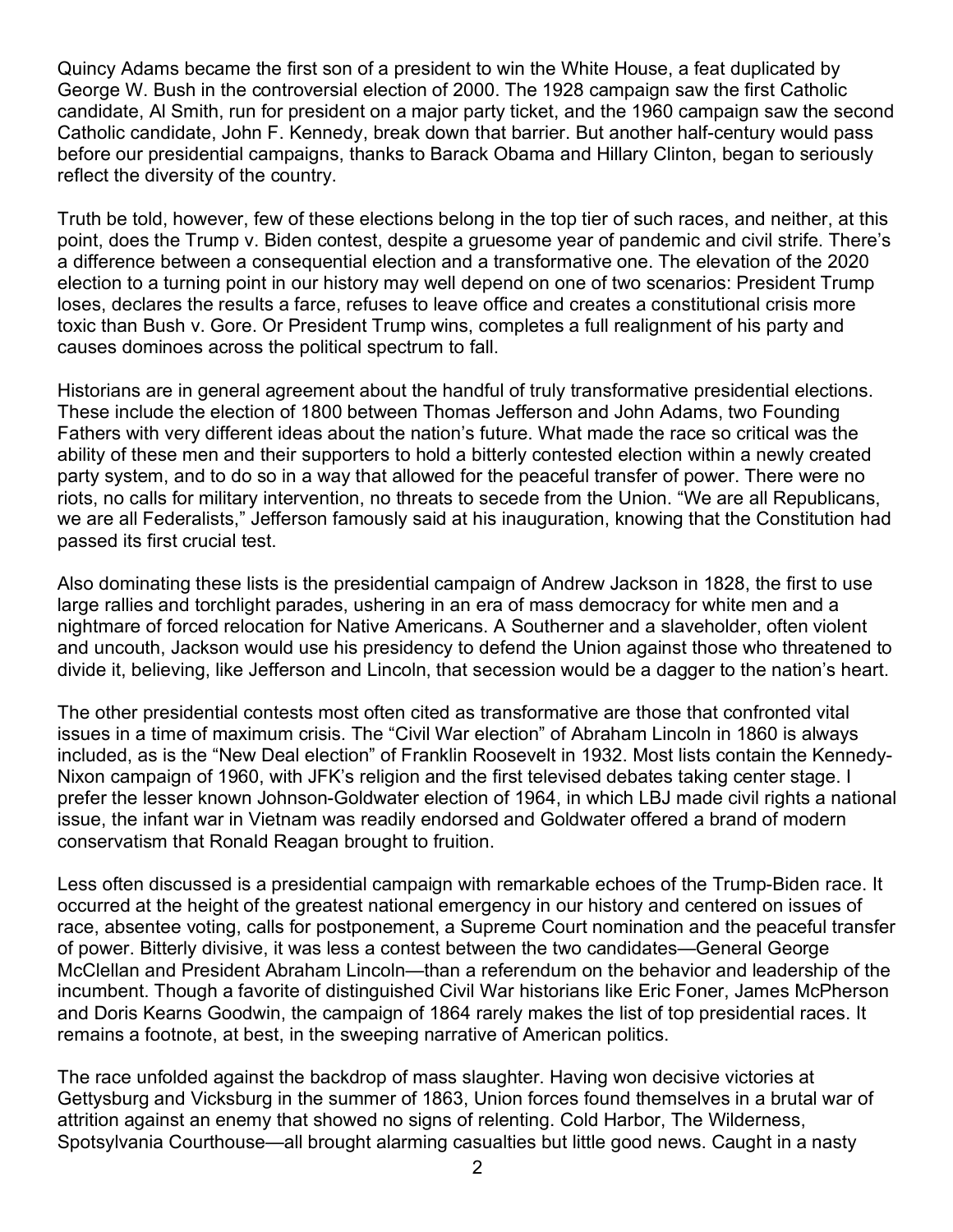political crossfire between "peace" Democrats demanding an immediate end to the war and Radical Republicans demanding the toughest possible terms for a Rebel surrender, Lincoln's popularity plummeted.

Harper's Weekly printed a list of terms that the president's enemies were using to describe him: Tyrant, Despot, Robber, Monster, Liar, Scoundrel, Widow-maker, Ignoramus Abe. But the worst epithets were racial. Lincoln's Emancipation Proclamation of 1863 had revived the long-held fears of many white Northerners that "hordes" of newly freed slaves would flood their cities in search of jobs and housing. Sooner or later, warned the New York Daily News, "we shall find negroes among us thicker than blackberries."

The 1864 campaign likely stands as the most blatantly racist in American history. Lincoln's Democratic opponents took to calling him "Abraham Africanus the First," while portraying the Republican Party platform as the Ten Commandments from hell: "Thou Shall Have No Other God Than the Negro." The New York World, a notorious anti-Lincoln newspaper, printed a hand-colored lithograph, "The Miscegenation Ball," showing mixed-race couples dancing and hugging at an event sponsored by the "Lincoln Central Campaign Club," with a portrait of the president smiling down upon the revelers. The World presented this fictitious event as if it had actually taken place. "This fact, WE CERTIFY," it declared.

Lincoln fully expected to lose the election to McClellan, whom he had removed from command for failing to aggressively prosecute the war. In a private memo to his cabinet, dated Aug. 23, 1864, Lincoln wrote: "This morning, as for some days past, it seems exceedingly probable that this Administration will not be re-elected. Then it will be my duty to so cooperate with the President elect, as to save the Union." It never crossed Lincoln's mind to challenge the coming vote or to impede the process of presidential succession.

Nor did he endorse the scheme floated by some supporters to postpone the election. Eleven states had seceded from the Union, armed mobs had attacked army recruiting offices, and a Confederate raid on Washington in the summer of 1864 had come within 5 miles of the White House. Lincoln, however, refused to budge. American democracy rested on the will of the people. "We cannot have free government without elections," he said, "and if the rebellion could force us to forego or postpone a national election, it might fairly claim to have already conquered and ruined us."

Presidential campaigns can change on a dime. Today we call it an "October Surprise." In 1864, it arrived in September via telegram from General William Tecumseh Sherman: "Atlanta is ours, and fairly won." Suddenly, the war seemed winnable; the stalled momentum of Gettysburg and Vicksburg had been revived. "The impact of this event cannot be exaggerated," wrote James McPherson. "The president was now a victorious leader instead of a discredited loser."

Lincoln intended to make the most of it. As new energy pulsed through the Union ranks, the White House revived an obscure Revolutionary War experiment: absentee voting by the troops. Both parties endorsed the idea, the Democrats believing that McClellan, a career military officer, would prevail. But Lincoln knew better, writes Ms. Goodwin. "He trusted the bond he had developed with his soldiers during his many trips to the front.

After every defeat he had joined them, riding slowly along their lines, boosting their spirits." He had entered their encampments and spent endless hours in military hospitals consoling the wounded. One historian estimated that "a quarter million or more had some glimpse of him on their own."